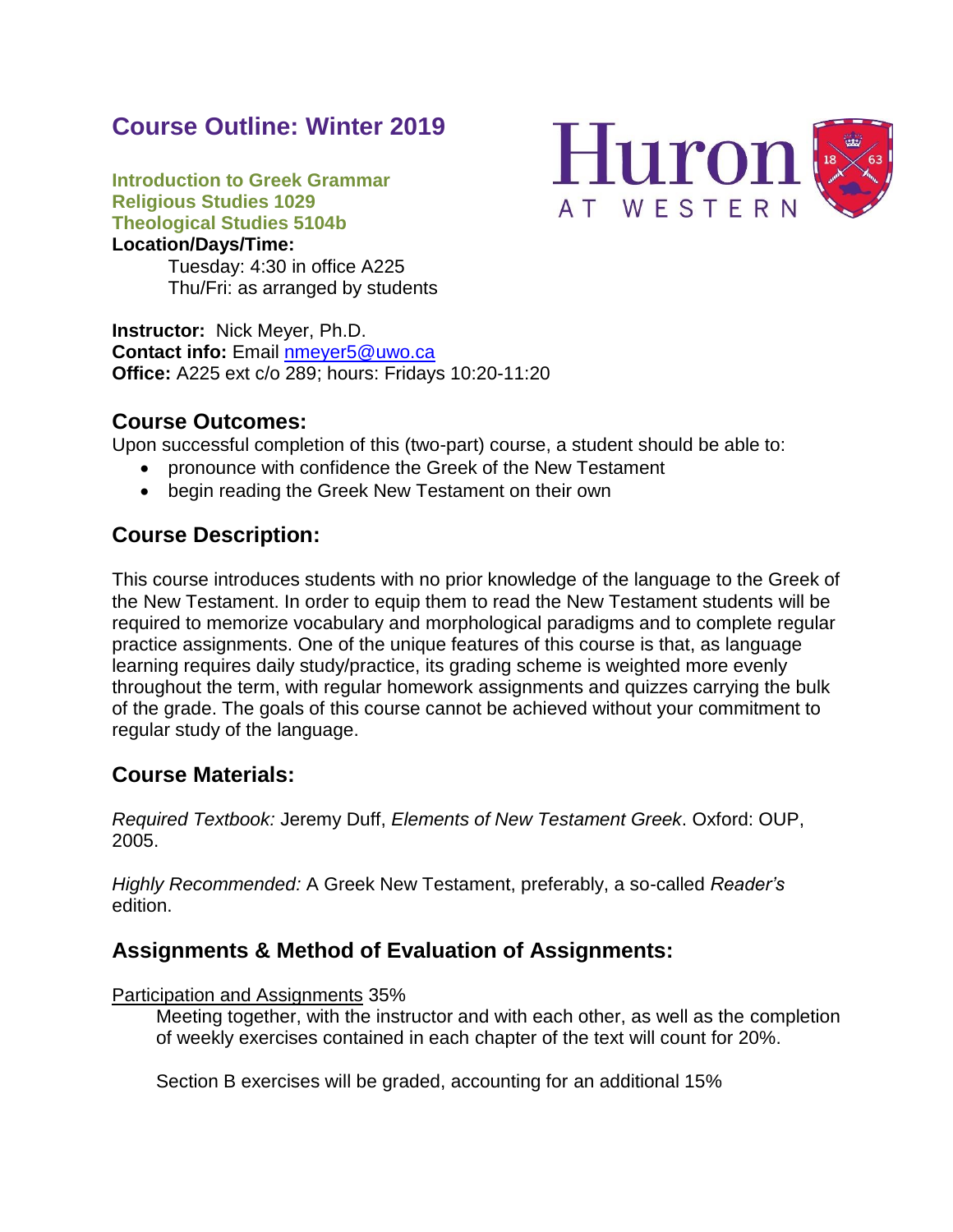#### Vocabulary Quizzes 25%

Five vocabulary quizzes, valued at 5 percent, will be written.

## Mid-Term 15%

The term will test students' comprehension of grammatical concepts, retention of paradigms, and ability to translate.

### Final Exam 25%

The final exam will be comprehensive of the entire textbook and will test students' comprehension of grammatical concepts, retention of paradigms, and ability to translate.

## **Schedule**

Week 1, Jan 8 & 10/11 Tues: Syllabus & Chapter 11 Thu/Fri: Student meeting: ch. 11 Week 2, Jan 15 & 17/18 Tues: **Quiz 1 |** Chapter 12 Thu/Fri: Student meeting: ch. 12 Week 3, Jan 22 & 24/25 Tues: Chapter 13 Thu/Fri: Student meeting: ch. 13 Week 4, Jan 29 & Jan31/Feb 1 Tues: **Quiz 2 |** Chapter 14 Thu/Fri: Student meeting: ch. 14 Week 5, Feb 5 & 7/8 Tues: Chapter 15 Thu/Fri: Student meeting: ch. 15 Week 6, Feb 12 & 15 Tues: **Quiz 3 |** Mid-Term Preparation Fri: **Mid-Term** Week 7, Feb 19 & 21/22 *Mid-Term Recess*

Week 8, Feb 26 & Feb 28/Mar 1 Tues: Chapter 16 Thu/Fri: Student meeting: ch. 16 Week 9, Mar 5 & 7/8 Tues: Chapter 17 Thu/Fri: Student meeting: ch. 17 Week 10, Mar 12 & 14/15 Tues: **Quiz 4 |** Chapter 18 Thu/Fri: Student meeting: ch. 18 Week 11, Mar 19 & 21/22 Tues: Chapter 19 Thu/Fri: Student meeting: ch. 19 Week 12, Mar 26 & 28/29 Tues: Chapter 20 Thu/Fri: Student meeting: ch. 20 Week 13, April 2 & 5 Tues: **Quiz 5 |** Review Fri: Review Week 14, April 9 Tues: **Final Exam**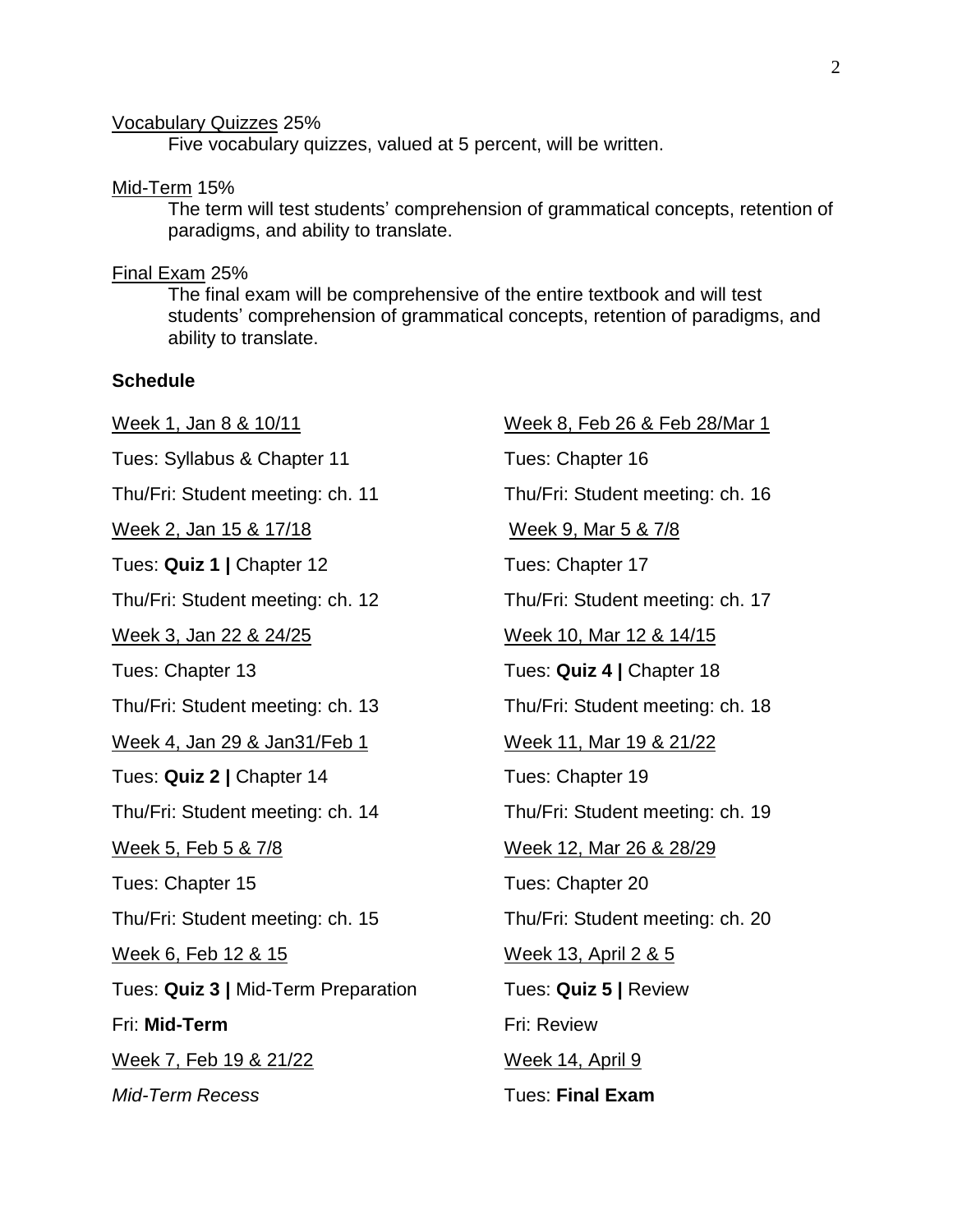## **Additional Statements:**

#### **1. Statement on Use of Electronic Devices during Tests and Exams**

It is not appropriate to use technology (such as, but not limited, to laptops, PDAs, cell phones) in the classroom for non-classroom activities. Such activity is disruptive and is distracting to other students and to the instructor, and can inhibit learning. Students are expected to respect the classroom environment and to refrain from inappropriate use of technology and other electronic devices in class.

- 2. **Statement on Academic Offences:** Scholastic offences are taken seriously and students are directed to read the appropriate policy, specifically, the definition of what constitutes a Scholastic Offence, at the following web site: http://www.westerncalendar.uwo.ca/2014/pg113.html.
- 3. **Plagiarism-detecting Software/Computer Marking:** All required papers may be subject to submission for textual similarity review to the commercial plagiarism detection software under license to the University for the detection of plagiarism. All papers submitted for such checking will be included as source documents in the reference database for the purpose of detecting plagiarism of papers subsequently submitted to the system. Use of the service is subject to the licensing agreement, currently between The University of Western Ontario and Turnitin.com ( http://www.turnitin.com ).

### **4. Support Services:**

- UWO Registrar's Office: http://www.registrar.uwo.ca
- Huron's Faculty of Theology, Office of the Dean: http://www.huronuc.on.ca/faculty\_of\_theology/info\_for\_current\_students
- Faculty of Theology office: srice@uwo.ca, 519-438-7224, ext. 289
- Bachelor's Academic Advising at Huron: http://www.huronuc.ca/CurrentStudents/AcademicAdvisorsandServices
- Huron's Writing Skills Centre: [http://www.huronuc.on.ca/student\\_life/writing\\_services](http://www.huronuc.on.ca/student_life/writing_services)
- UWO's Mental Health website: <http://www.uwo.ca/uwocom/mentalhealth/>Students who are in emotional/mental distress should refer to this website for a complete list of options about how to obtain help.
- UWO Student Support and Development Services: [http://communications.uwo.ca/current\\_students/student\\_services.htm](http://communications.uwo.ca/current_students/student_services.htm)
- Services provided by Western University Student Council: http://westernusc.ca/services/

### **5. Accommodation for absences:**

*If documentation is required for either medical or non-medical academic accommodation, then such documentation must be submitted by the student directly to your Faculty's Dean's office (or academic counselor), and not to the instructor. For the Faculty of Theology, all such documentation must be submitted to room A227. It will be the Dean`s office that will determine if accommodation is warranted.*

### **a) Non-medical absences:**

Missed assignments due to a non-medical absence can be submitted on the following class day *only twice.* 

*Only on*e missed quiz will be accommodated in the case of non-documented absences.